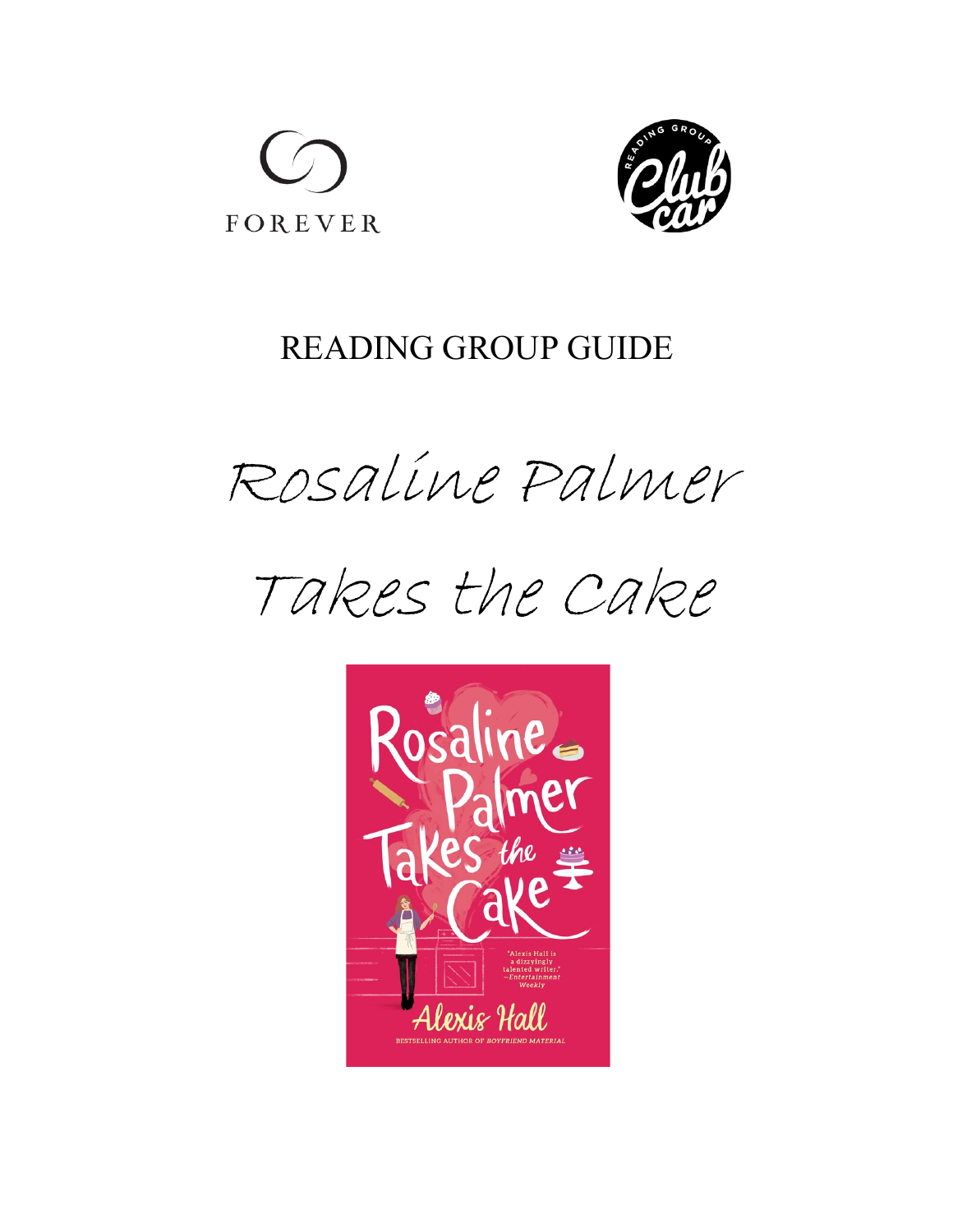## A Letter from the Author

Dear Reader,

I was asked to put something here for people who are reading *Rosaline Palmer Takes the Cake* as part of a book club. Which I thought was a lovely idea until I realized that what it meant in practice was that you probably only read the book because someone else in your club picked it. And, you know, good on them. Or, if it was you, good on you. And, hopefully, you're not currently feeling that they/you made a horrendous mistake.

As you might have noticed, I'm finding this section a little bit awkward, partly because I'm British and am therefore required by law to find everything awkward. But partly because it just seems a bit odd to be asking you questions about my own book. I've always been a big proponent of the Death of the Author—and I feel it's really important for readers to have as much space as possible to decide what's important to them about what they've read and to draw their own conclusions.

But discussion questions have been requested. So, discussion questions you shall have. Please do feel very much at liberty to ignore them and talk about whatever the hell you want. And thank you again for taking a chance on one of my books.

> Lots of love, Alexis Hall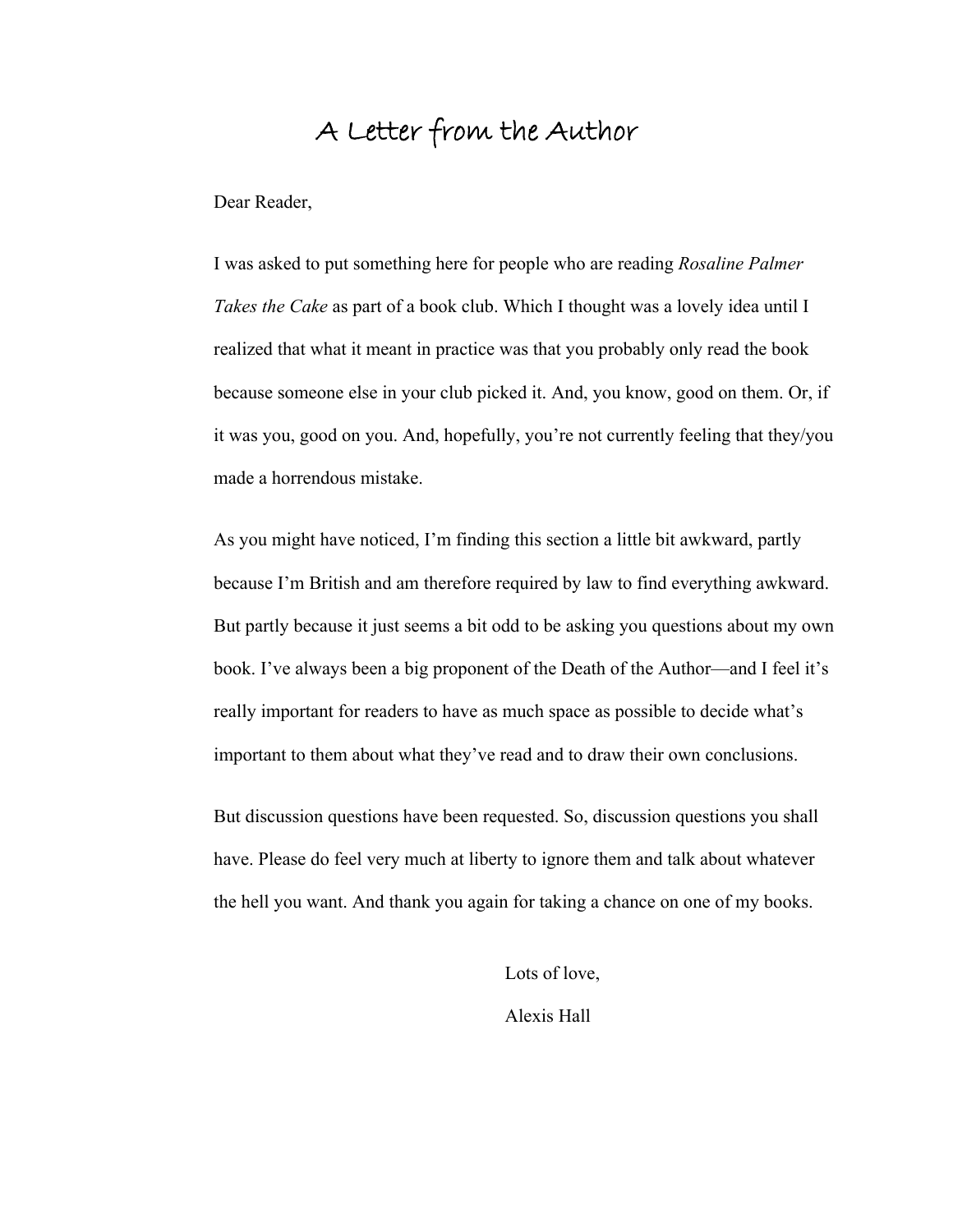## Questions for Discussion

- 1. Screw it. Let's start with the big one. Do you think Rosaline made the right choice, back when she was nineteen? Sure, by the end of the book she is in an unambiguously happy place where there is nothing she would change about her life. But she was *nineteen*. That is a hell of a young age to be committing to a set future.
- 2. Double screw it, let's dig deeper into that question. If you think Rosaline made the right choice, how far would you take that? Is it *only* the right choice because deep down she realized she didn't want to be a doctor? Or is getting pregnant at nineteen just as valid a choice? And, if so, what implications does that have for the way, we as a culture, approach teenage pregnancy?

If you think Rosaline made the wrong choice, on the other hand, what does that mean in practice? It certainly seems harsh on Amelie, who has clearly had a very happy childhood. True, Rosaline has obviously suffered emotionally because of the choices she made, but isn't part of that *because* people keep telling her it was the wrong one?

- 3. Okay, how about a slightly lighter question. Would you rather be an anglerfish or a sarcastic fringehead? Why?
- 4. Back on the subject of Rosaline's choices, how do you feel about Harry? Superficially, it seems like Rosaline chooses quite a traditional life at the end of the book, settling down with a child and a romantic partner. But how conventional is it really? What do you expect Rosaline and Harry's relationship to *look* like after the show? Will Lauren still be such a big part of Rosaline's life? If so, is that a problem? If not is *that* a problem?

5. Did you know what ceps are? Be honest.

6. The British class system is a near-constant concern for many characters, especially the Palmers. What examples stood out to you? If you're British, what examples stood out to you that you *don't think would stand out to non-Brits*? If you're not British, was there anything that either reflected similar social concerns in your own country or struck you as genuinely foreign and weird?

7. At what point (I hope I don't have to say 'if any' but just in case 'if any') did you realize Alain was a total shit that nobody should touch with a barge pole? If you realized early, could you at least sympathize with Rosaline's reasons for taking longer?

8. The giant marble run with the magnets that the Palmers buy for Amelie is real. How much do you want one?

9. Let's talk about sex, baby. Sorry, that's an incredibly dated reference. The way Harry and Rosaline's relationship develops, they never actually have penetrative sex on-page. How did you feel about that? What do you think it says about her relationship with Harry compared to her relationship with Alain? What do you think it says about sex in general?